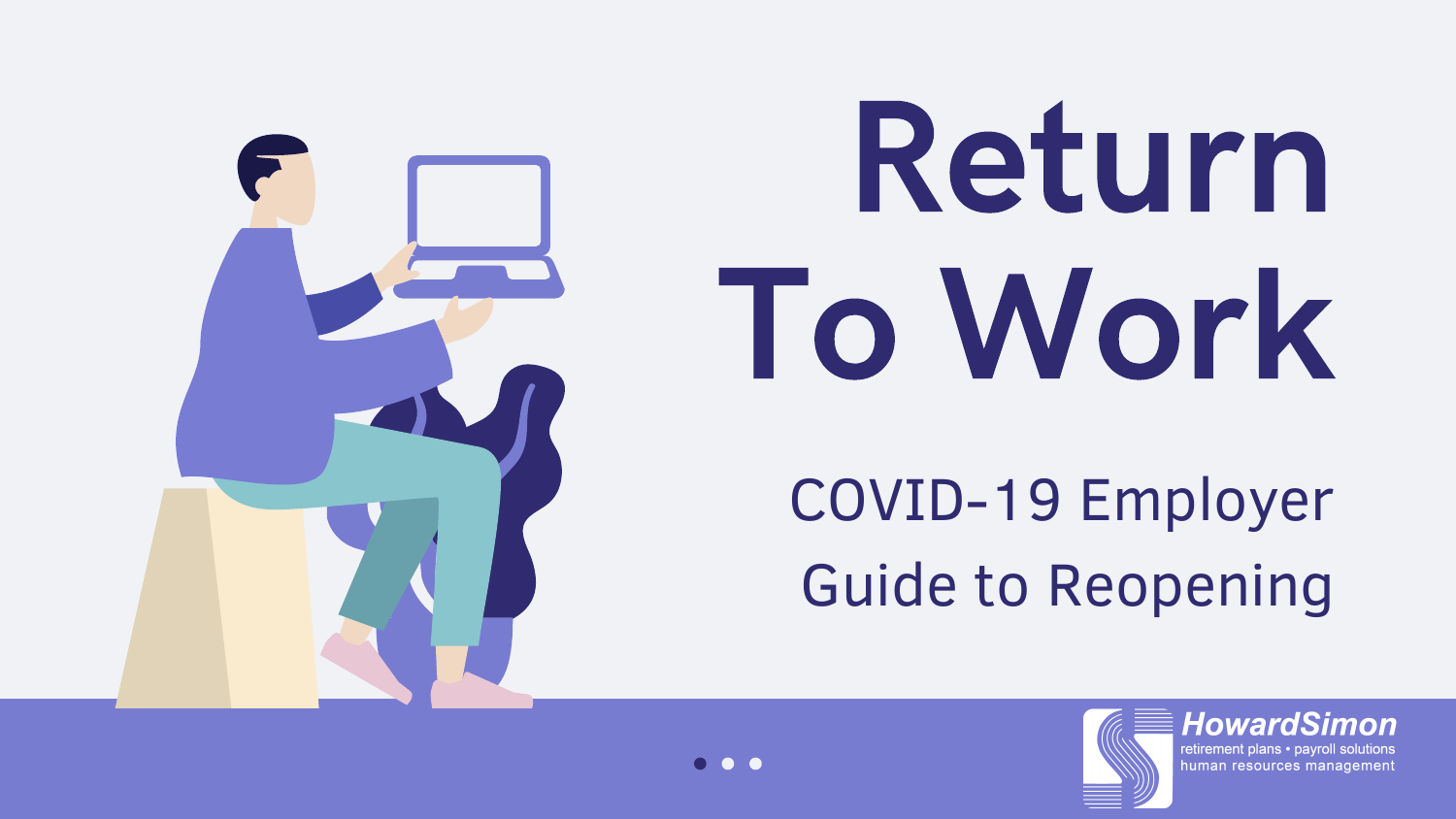# Step 1: Keep COVID-19 Out

The first step of your Return to Work plan should focus on how you plan to protect employees and keep COVID-19 out of your workplace. Here, we'll ask questions to address screening and company guidelines for daily pre-work health checks and procedures for customers and employees to minimize the risk of bringing COVID-19 into your workplace.



Step 1: Keep COVID-19 Out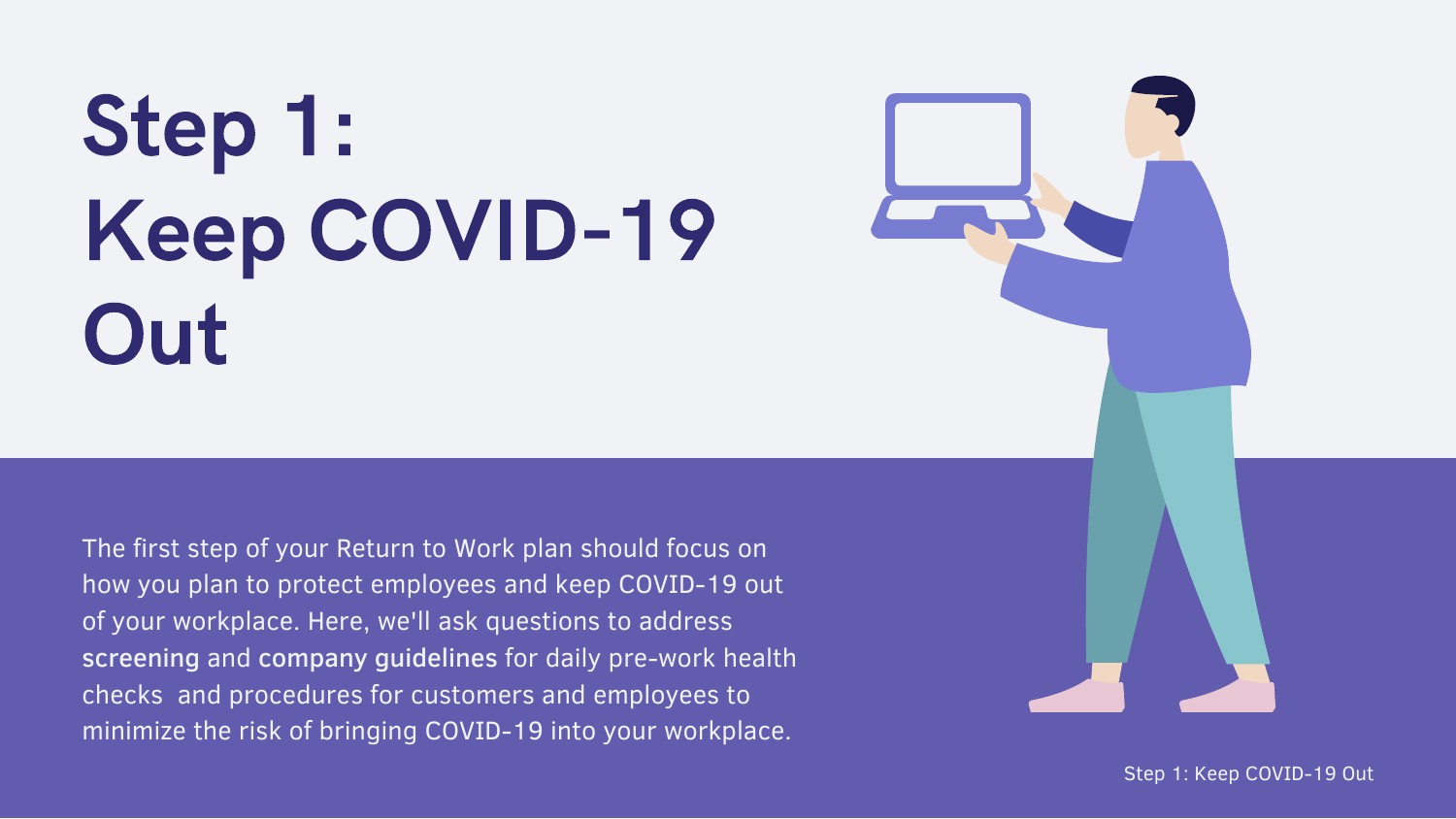# Daily Pre-Work Screening

## Questions to Consider

• How will you query positive case contact history and current

- Where will you conduct the screening? Who will conduct it? And how will you minimize risks in this process? What will be your policy for employees who do not pass
- screening?
- How will you create confidential employee, customer, and guest logs so that you can take containment steps if a case is discovered later on?
- How will you check each worker's temperature?
- symptoms?
- How will you communicate for staff to stay home if they begin showing symptoms, or if they have been in contact with someone with symptoms or a positive diagnosis?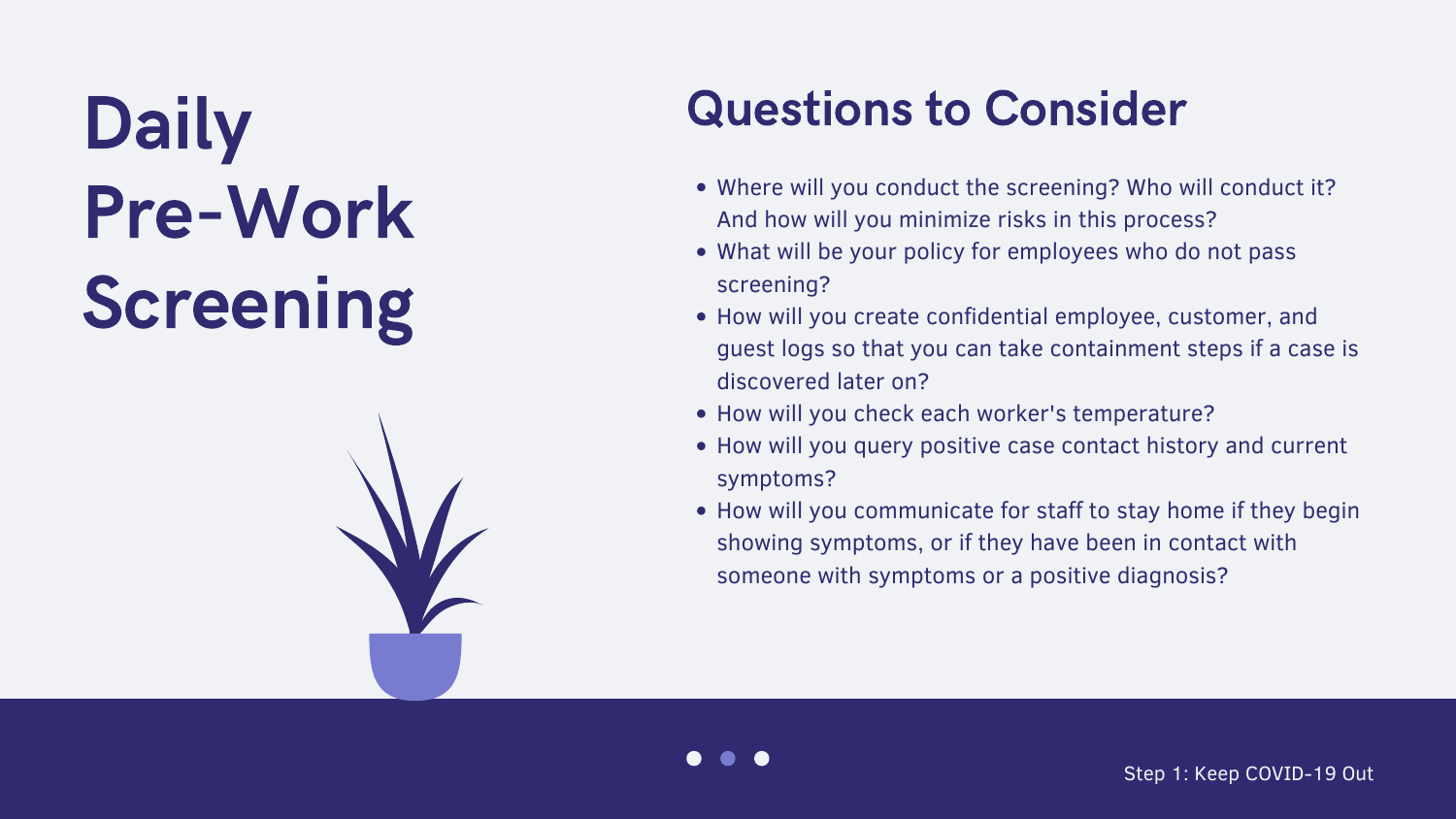facing? List their top 3

#### Dra I Pre-Work Screening Plan

#### Plan for Current Phase:

#### Plan for Future Phase: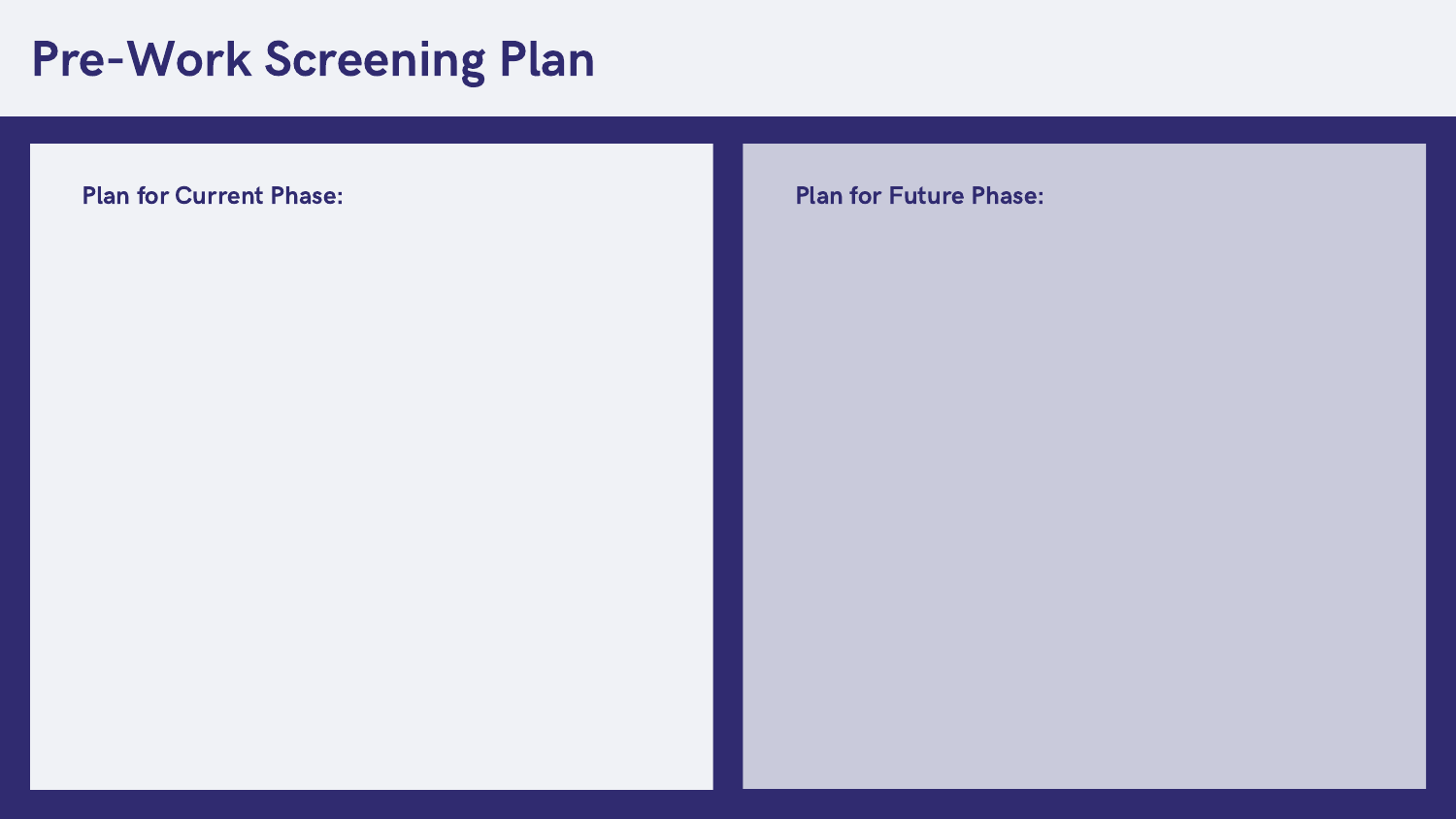# Guidelines To Prevent Introduction



## Specific Considerations

- What will be your communication to prevent sick individuals from entering?
- Should you expand your drop-off/delivery/receiving time windows to prevent overcrowding?
- For scheduled services and events, are you able to pre-screen individuals? (i.e. "Stay home if you are experiencing symptoms or have been exposed to someone with COVID-19.")
- Are you able to suspend any unnecessary visitors and/or nonmandatory worker travel?
- Can you use digital meeting technology as an alternative to inperson meetings?
- Are workers able to work from home?
- Can non-employee deliveries take place outside to minimize foot traffic on the premises?
- Should you require vendors on premises to follow guidance on masks, hand sanitizer, hand washing, and other PPE?



Step 1: Keep COVID-19 Out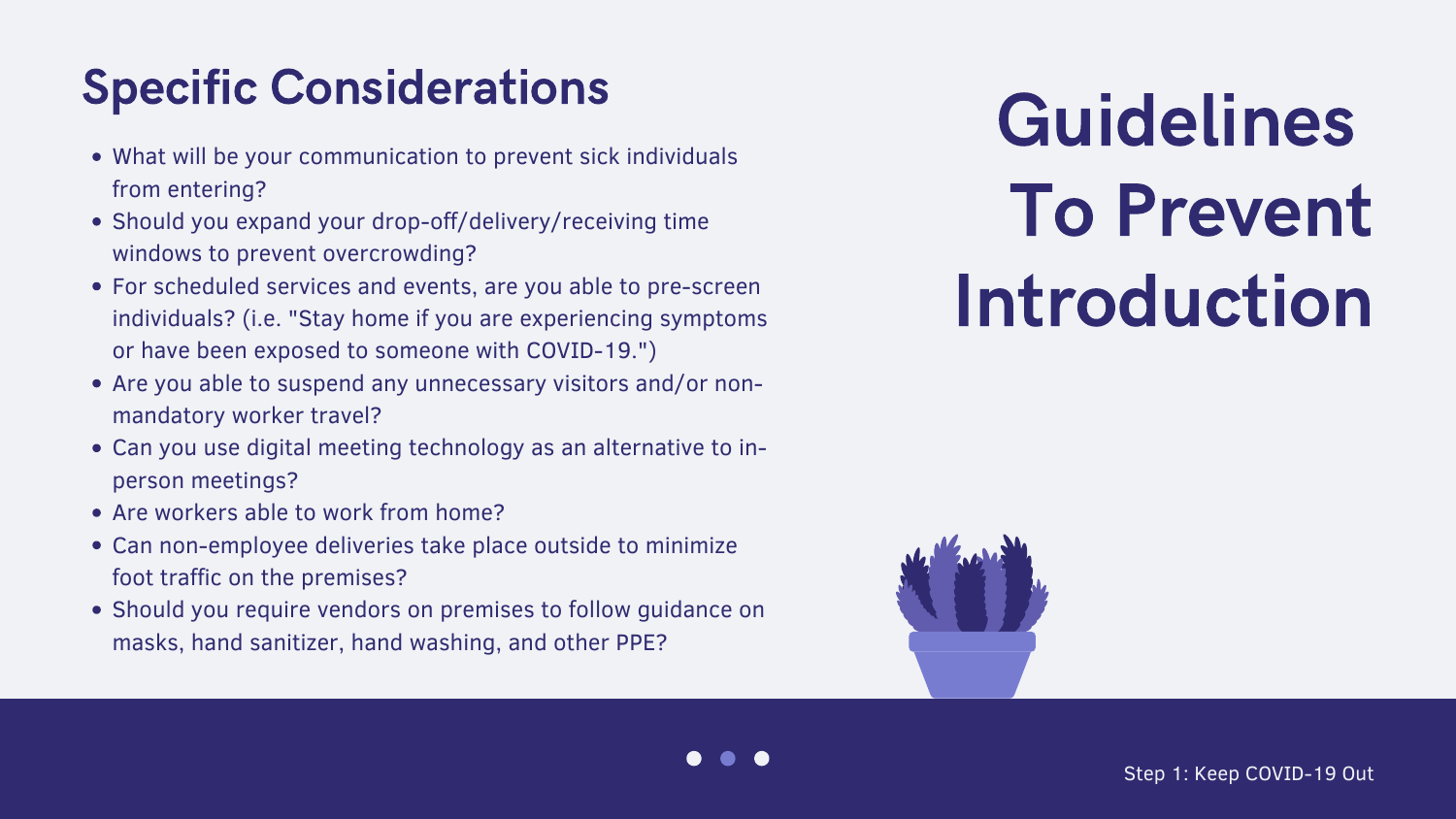## My Specific Considerations & How I Will Address Them

| <b>Current Consideration #1</b> | <b>Current Consideration #2</b> | <b>Future Consideration #1</b> | <b>Future Consideration #2</b> |
|---------------------------------|---------------------------------|--------------------------------|--------------------------------|
|                                 | <b>Current Consideration #3</b> | <b>Future Consideration #3</b> |                                |
| <b>Current Consideration #4</b> |                                 | <b>Future Consideration #4</b> |                                |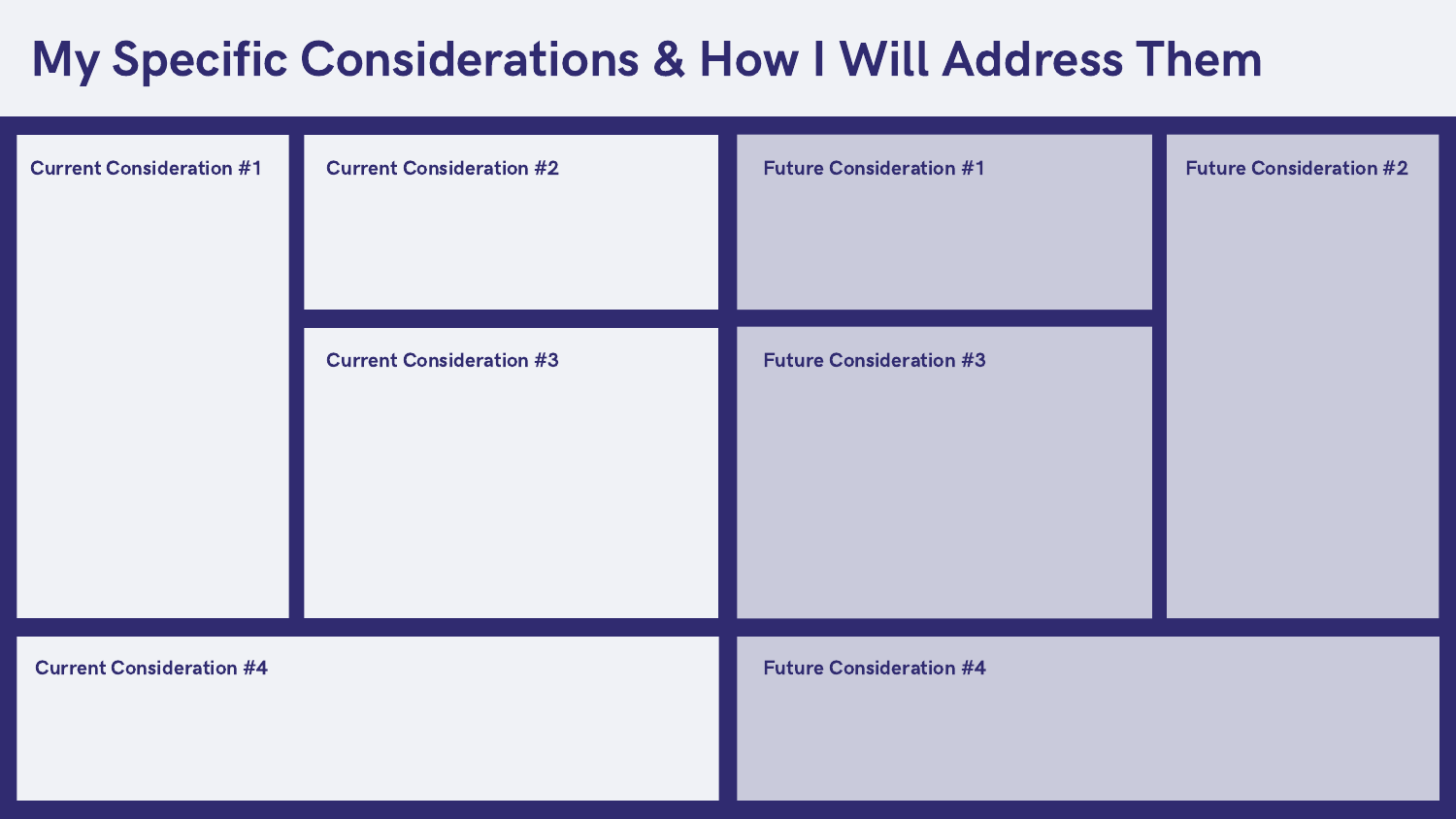# Step 2: Let's Not Pass It Along

Now that Step 1 is out of the way, we'll focus on educating employees and visitors and creating company policies such as physical distancing, enhanced cleaning, adjusted operations, and food safety to prevent the spread of COVID-19.



Step 2: Let's Not Pass It Along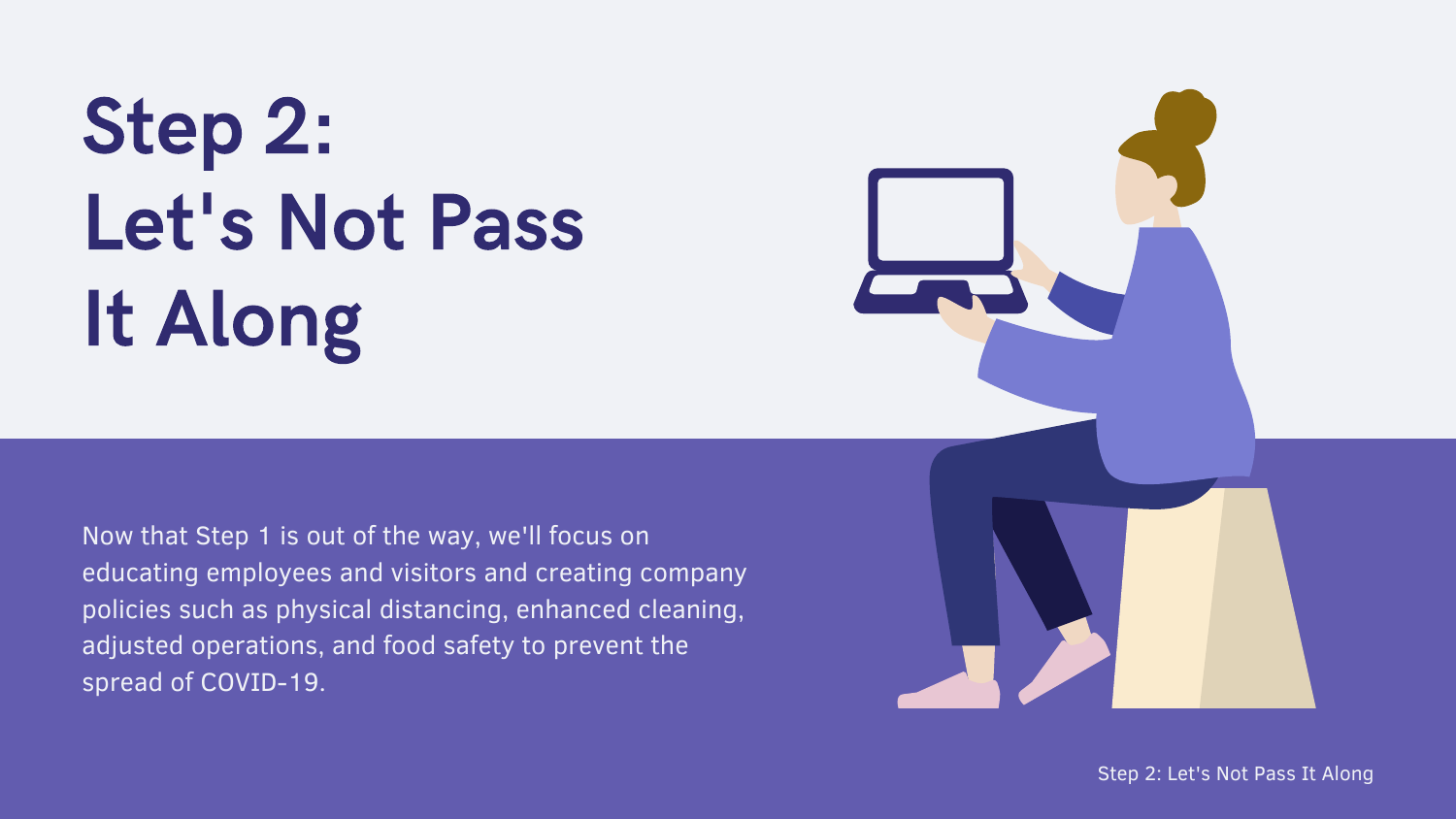# Educating Employees & Visitors



## Content

What do you need employees to understand? (i.e. the importance of hand washing, avoiding touching the face, avoiding contact with anyone sick, following social distancing, using masks, etc.)

## Method

How will you communicate this information? (i.e. signage, talking points for workers or managers, audio messages, leading by example, etc.)

## Policies

Do you need to create any formal policies to underlie the content? (i.e. formalizing the frequency of handwashing, sanitation, etc.)



Step 2: Let's Not Pass It Along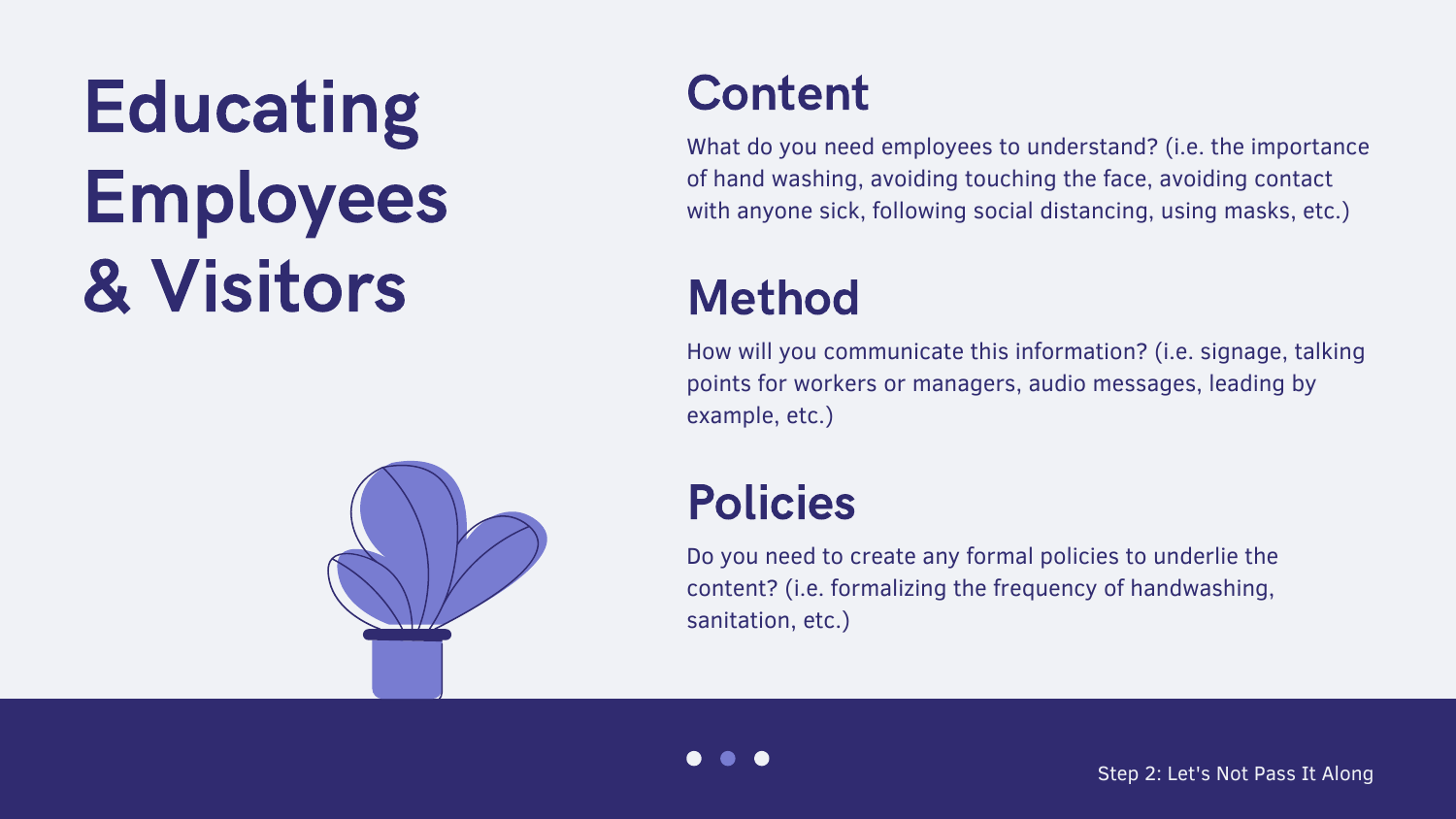#### Content that needs to be created:

Method(s) of communication:

#### Policies that need to be created: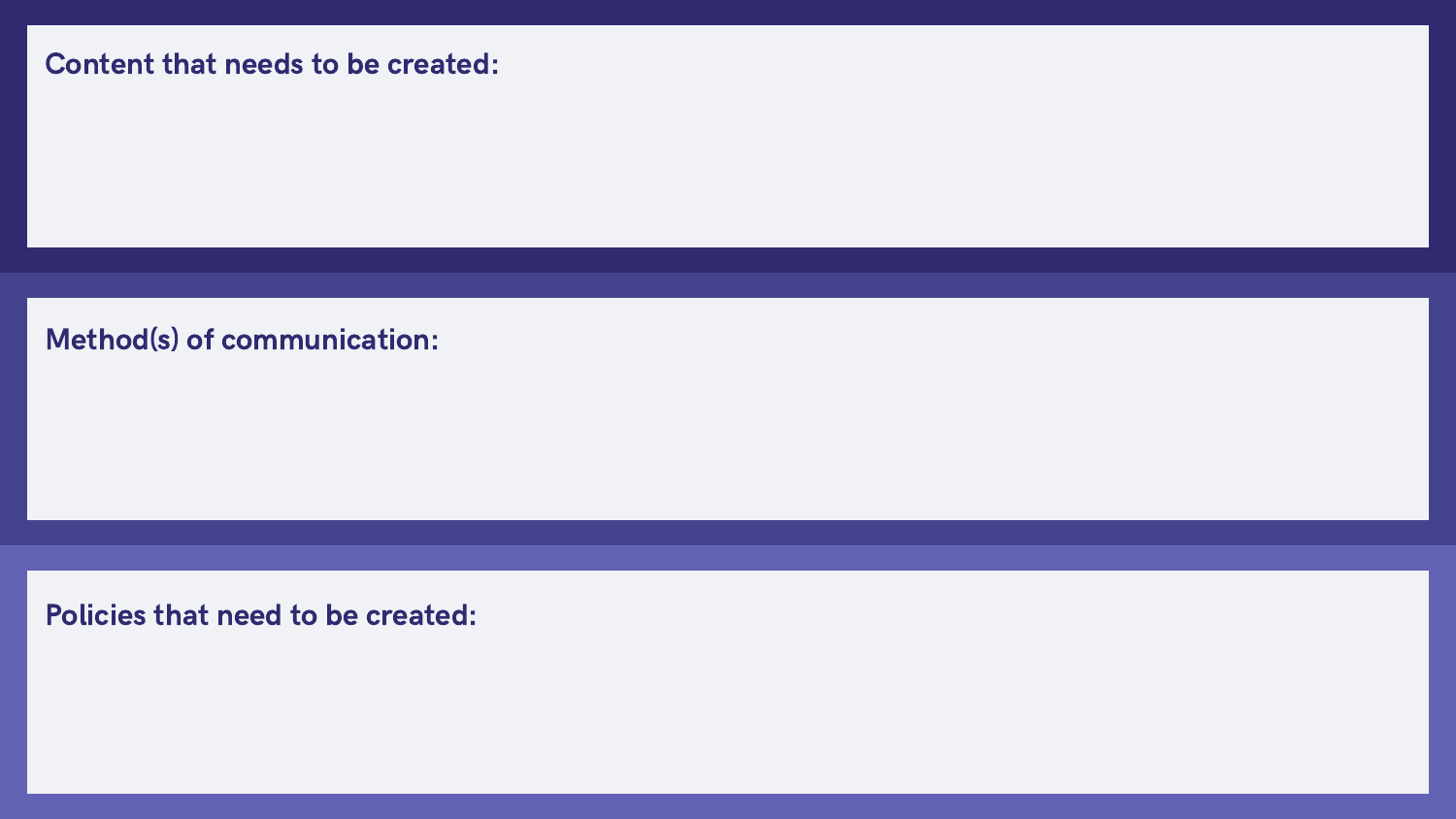## Enhanced Cleaning For COVID-19

COVID-19 can remain on surfaces for extended periods. As a result, thorough and frequent cleaning is an absolute must for your return to work plan, whether you do so internally or engage third party providers.

### Policies & Procedures

What will be your daily sanitation procedures, periodic deep cleaning, checklists, guidelines, etc.?

How will you frequently disinfect and reduce or eliminate areas Step 2: Let's Not Pass It Along with multiple visitors? Should you alter your business hours?

### Adequate Supplies

Does your plan ensure adequate cleaning supplies and PPE for the workers doing the cleaning? What about for customers?

### Off-Site Procedures

If your business occurs offsite, what will be your procedures for disinfecting and sanitation before/during/after working?

### Accommodating Cleaning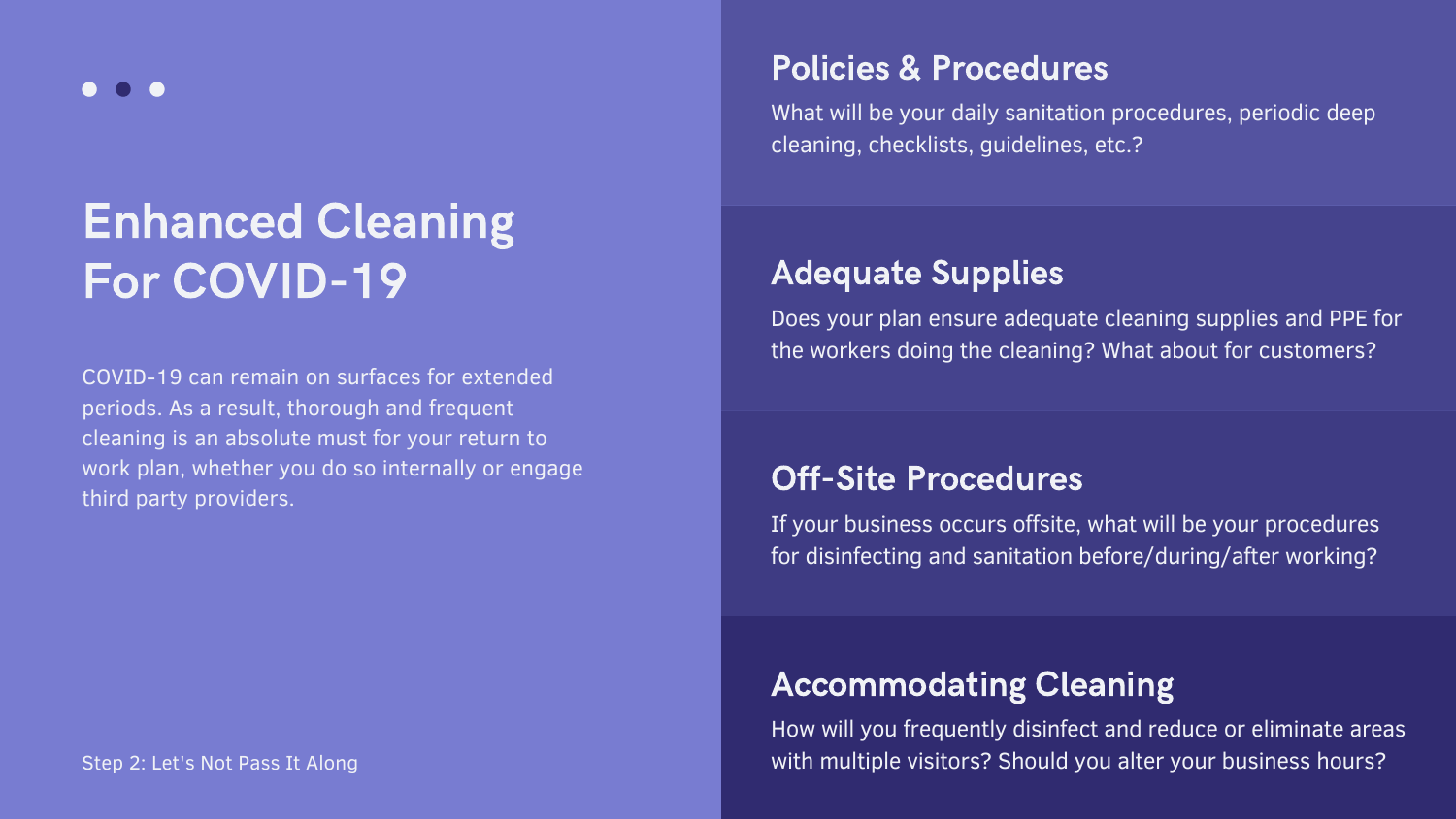Off-Site Procedures: Cleaning Accommodations:

### Policies & Procedures: Policies & Procedures: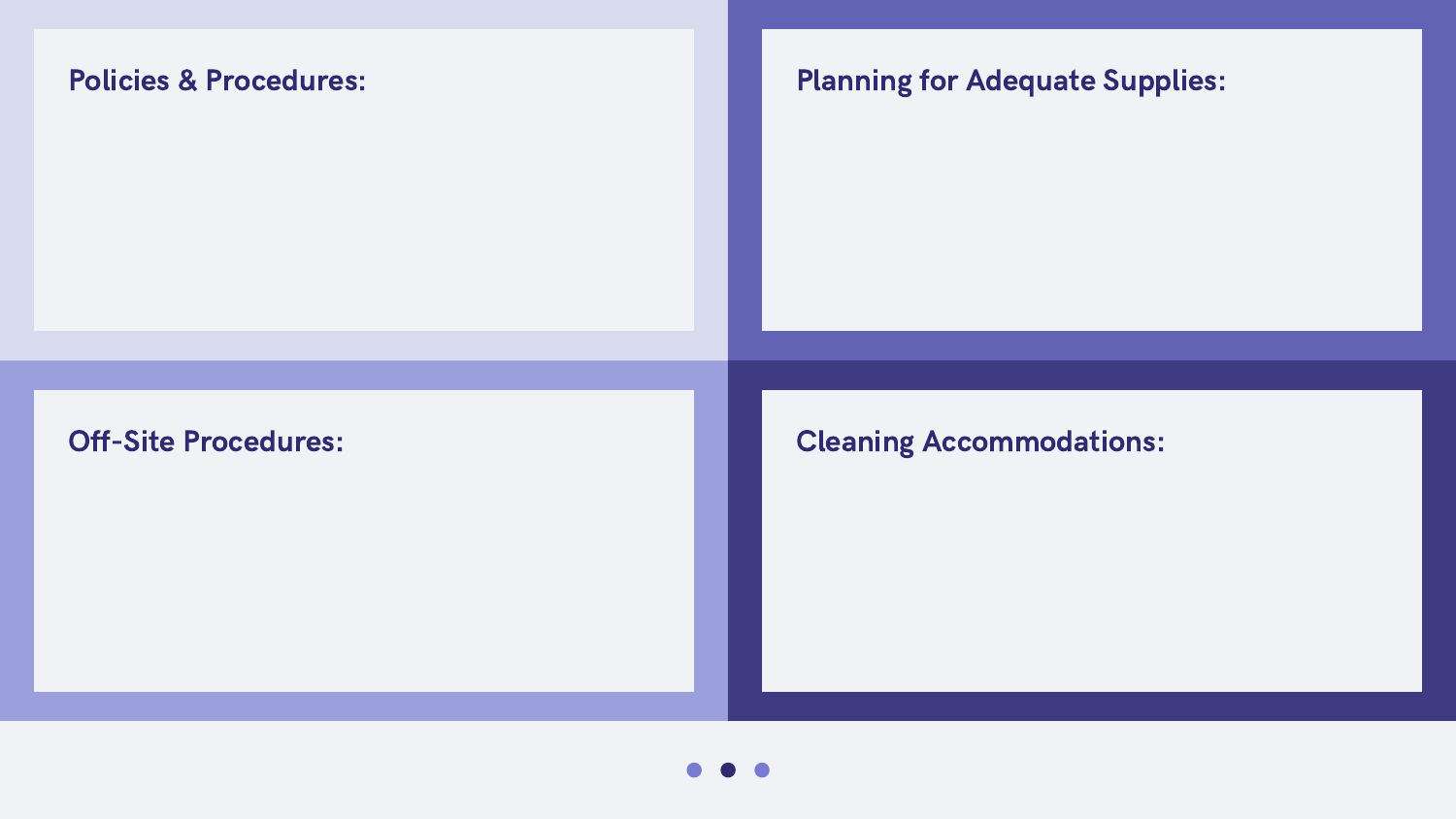## Adjusted Operations

### 1. Typical Customer Flow

Focus on where workers and customers contact, or where multiple customers contact equipment or products. Consider moving to a contactless payment system and sanitizing highcontact items (pens, condiments, terminals).

Describe procedures to protect workers from items that have been touched by customers. Should repairs or returns be allowed? If so, how will items be sanitized?



### 2. Reducing Peak Traffic

Consider implementing staggered shifts, appointments instead of walk-ins, special hours for seniors or immunocompromised, or delivery/pick-up with physical distancing protocols.

### 3. Protect Workers

Suggestions around modified operations likely focus on technology and procedures to increase social distancing and reduce transmission.

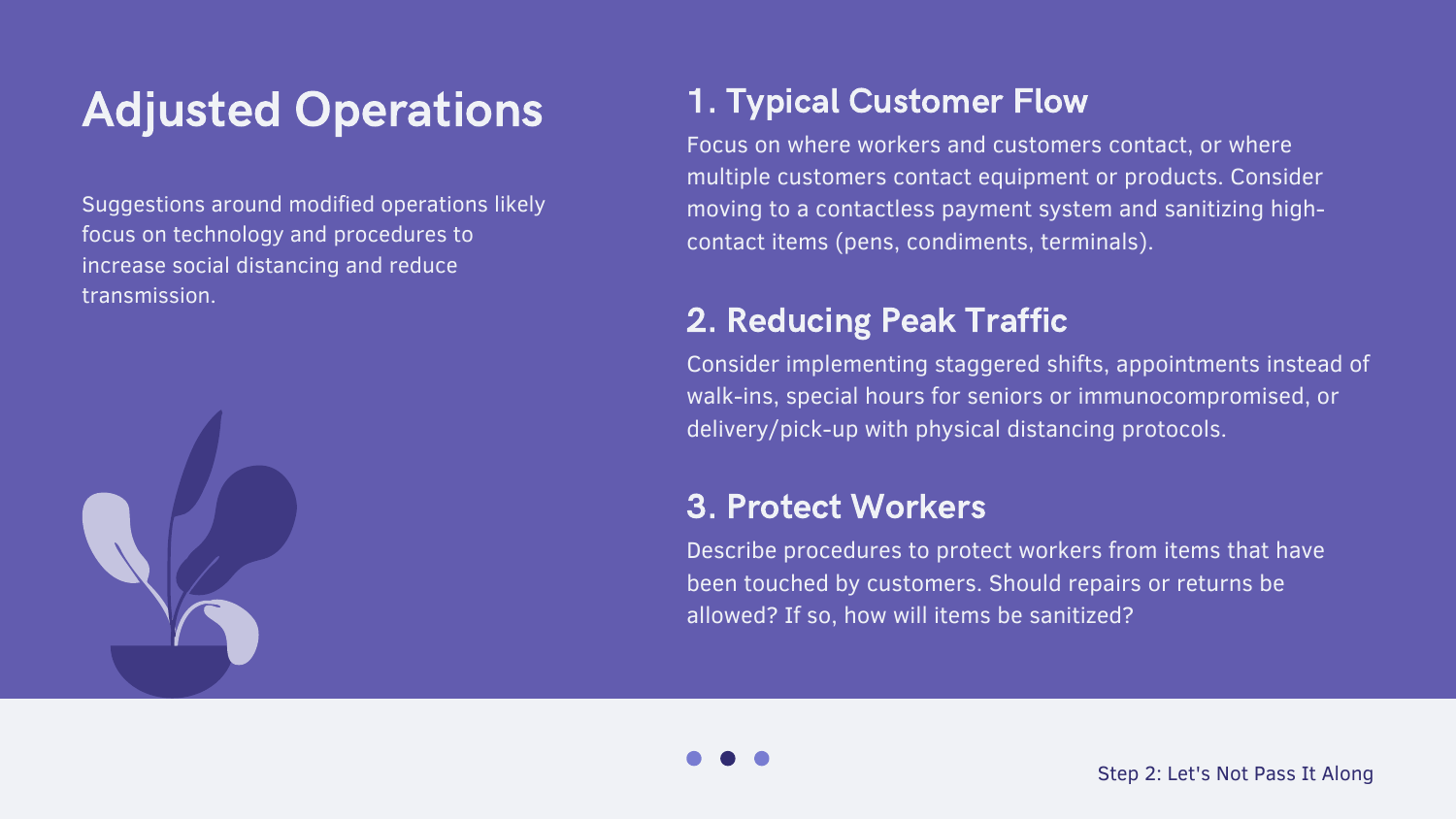### Adjustments for Customer Flow:

Plans to Reduce Peak Traffic:

#### Procedures to Protect Workers: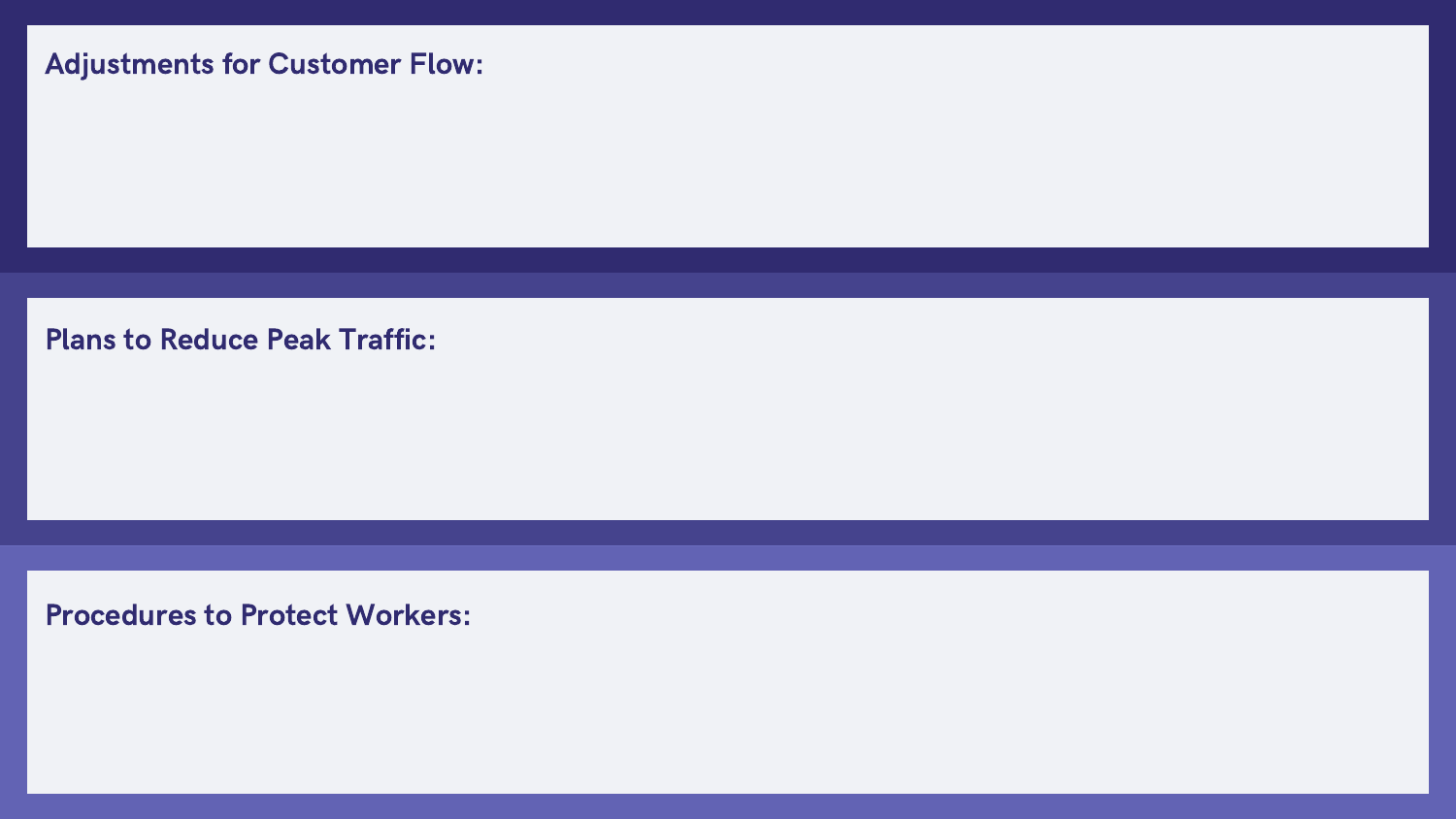## Information On Food Safety



## Specific Considerations

For industries that provide food or food services, refer and adhere to CDC recommendations and guidelines on disinfection of all frequently touched surfaces as well as the EPA's criteria for cleaning and disinfecting solutions.

Then conduct a hazard analysis and risk-based preventive controls assessment, and make sure to include procedures for maintaining clean and sanitized facilities and food contact surfaces. Finally, create a decision tree that enables quick assessment and response to risks.

Describe considerations such as worker PPE (masks and gloves), elimination of shared serving utensils, and operational changes such as the elimination of family-style or self-service in favor of tended buffet or plated service.



Step 2: Let's Not Pass It Along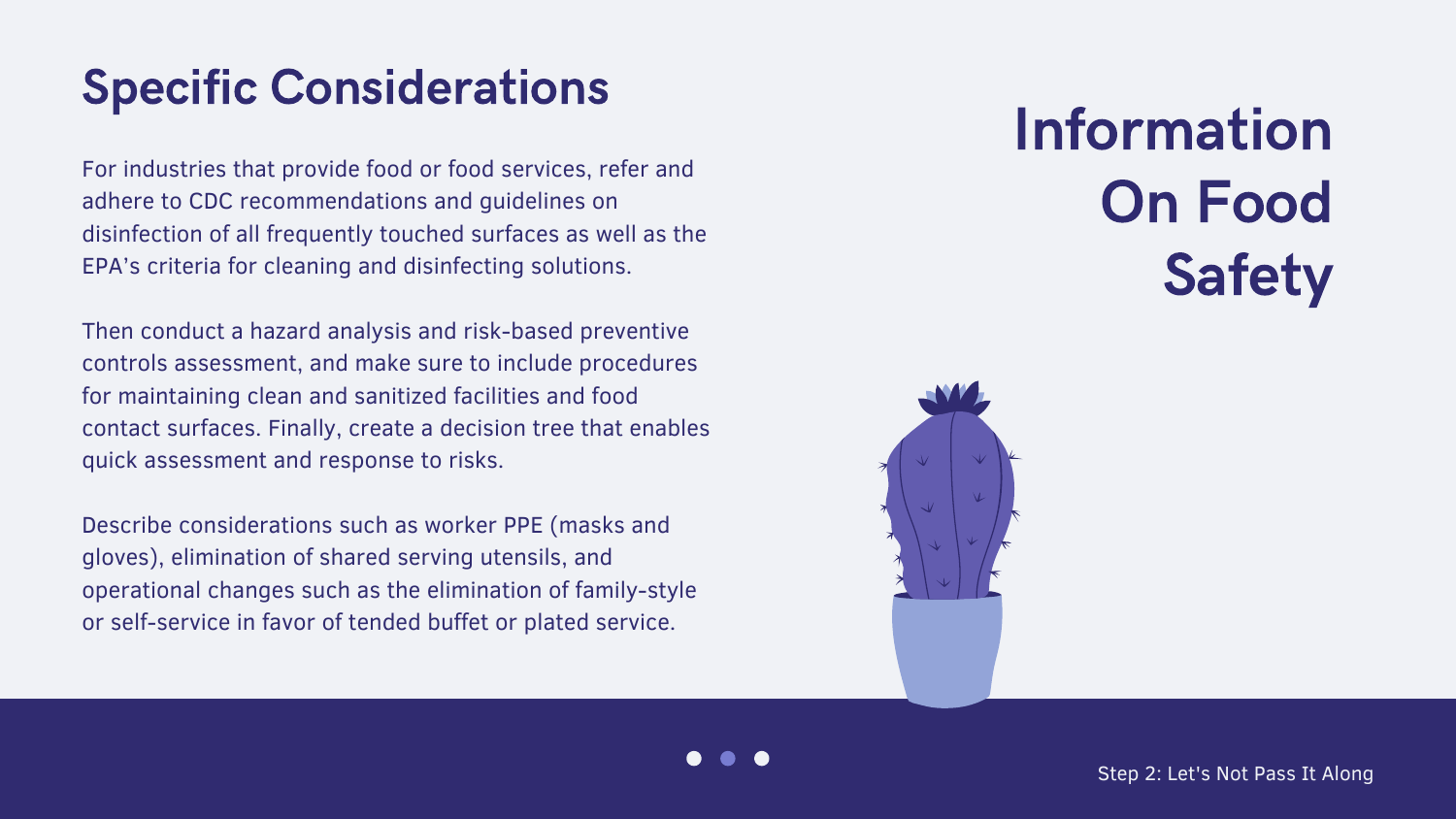Decision Tree: The Considerations & Operational Changes:



#### Potential Risk Exposure: Risk Mitigation Strategy & Procedures: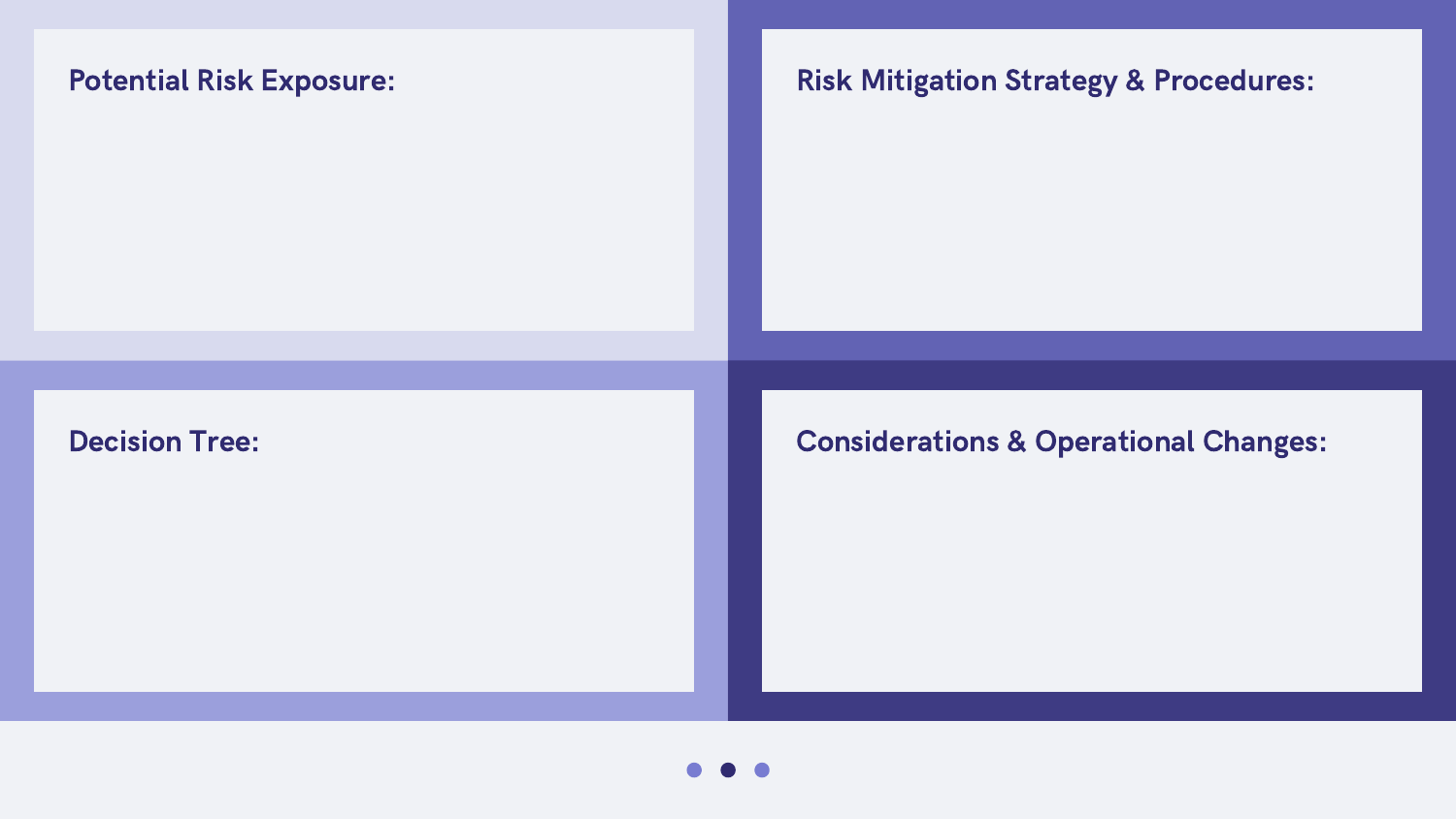# Step 3: Plan For When It Does Happen



One of the often-overlooked components of a plan to reopen is a methodical procedure to track affected workers and/or customers. However, an effective plan for containment and tracking can significantly reduce additional transmission once a case is identified.

## Clear Guidance & Tracking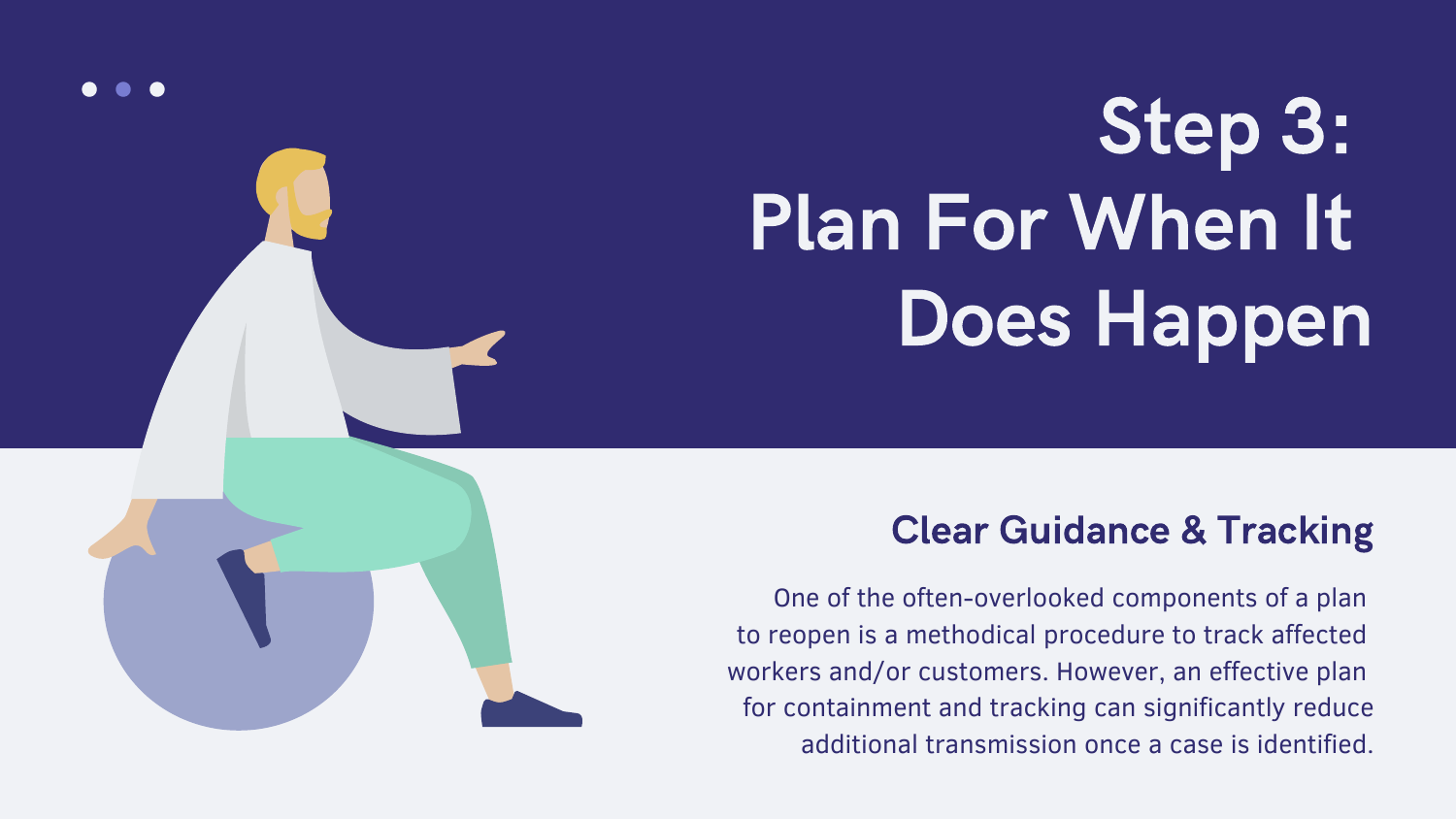# Provide Clear Guidance



- With confirmed diagnosis
- With symptoms not yet tested
- 
- At high-risk due to medical conditions
- Immunocompromised

## Devise Communications for At-Risk Workers

- Sick pay policies
- When workers will be allowed to return
- What documentation is required
- available to them



## Establish Guidelines

• Requested to quarantine by healthcare providers

• How to keep employees informed about free testing as well as

the Emergency Paid Sick Leave and Emergency FMLA that is

Step 3: Plan For When It Does Happen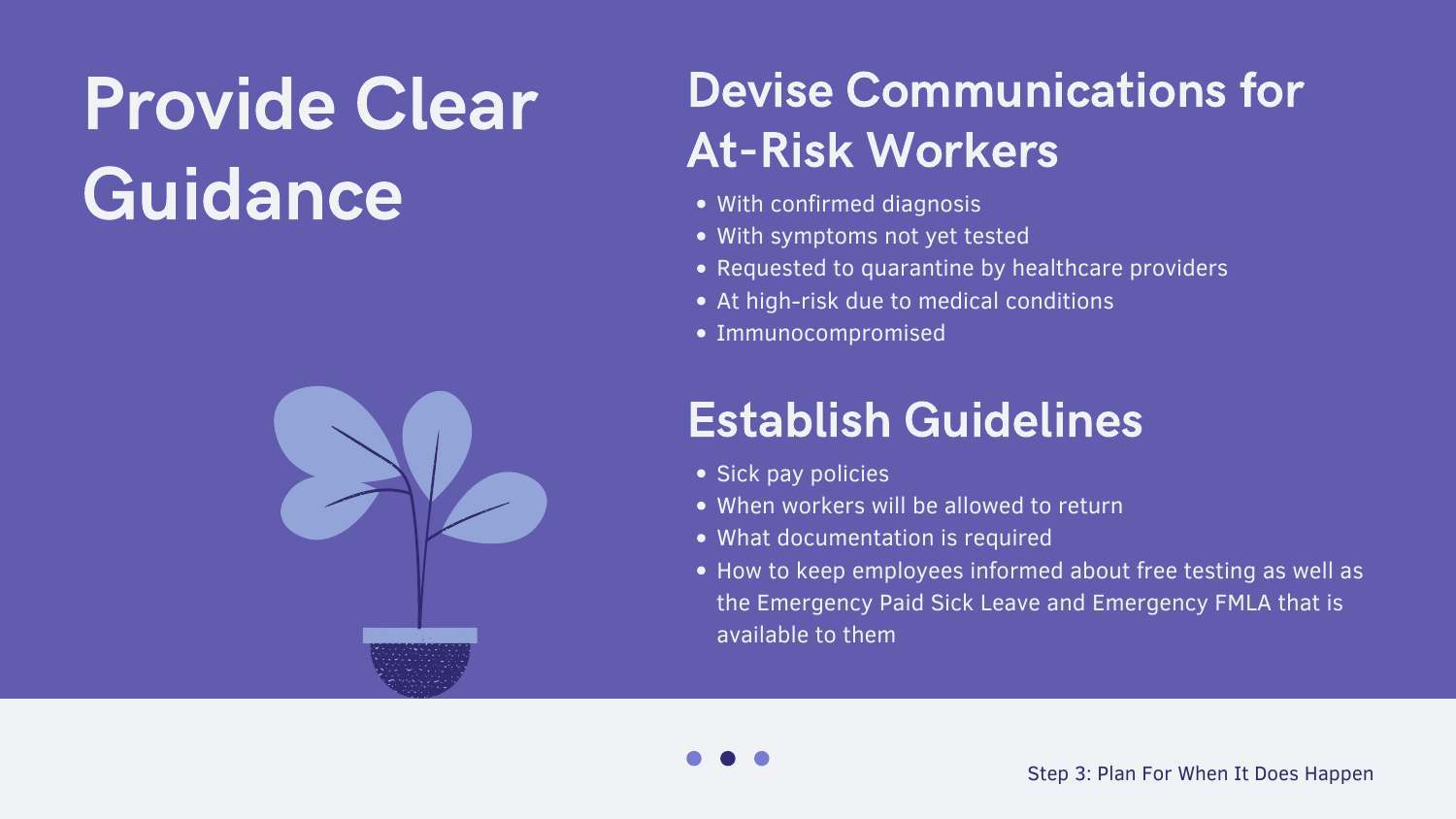facing? List their top 3

#### T<sub>a</sub>n To-Do List: Providing Clear Guidance

Communications to create:

Guidelines needed:

Top Tip: You can find pre-made letters and handbook policies in SDP's COVID-19 Resource Hub at solutions.sdppayroll.com/coronavirus!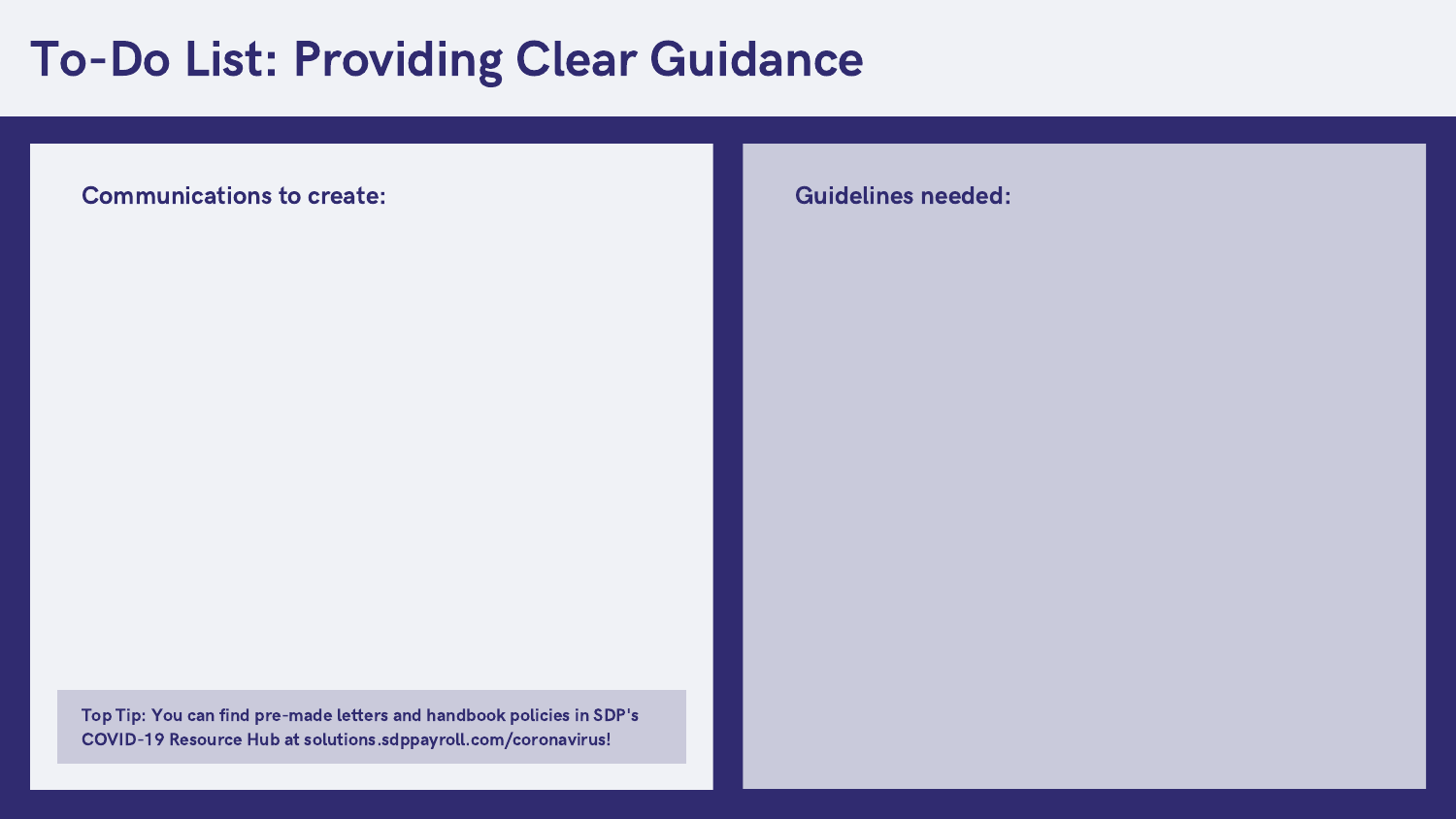## Clear Definition **Clear Confirmed diagnosis**

Best practices for tracking affected workers and/or customers begin with a clear definition of which workers must be immediately quarantined.

## Confidential Reporting Procedure • When symptoms began

• Symptoms but not yet tested • Requested to quarantine by healthcare providers

• When they were last at work Who they were in close contact with • Their testing status

When a worker reports they fall into one of these categories, a preestablished confidential reporting procedure should be triggered in which a supervisor or manager collects certain information.

> • Notify workers and customers who had contact with the affected worker and encourage self-quarantine or testing Follow-up after testing and offer support • Monitor and check in with the worker until they are able to return to work

Next, the business should take actions to safeguard other workers and customers and provide support for the affected worker, while providing the affected worker confidentiality.

## Take Action to Protect Workers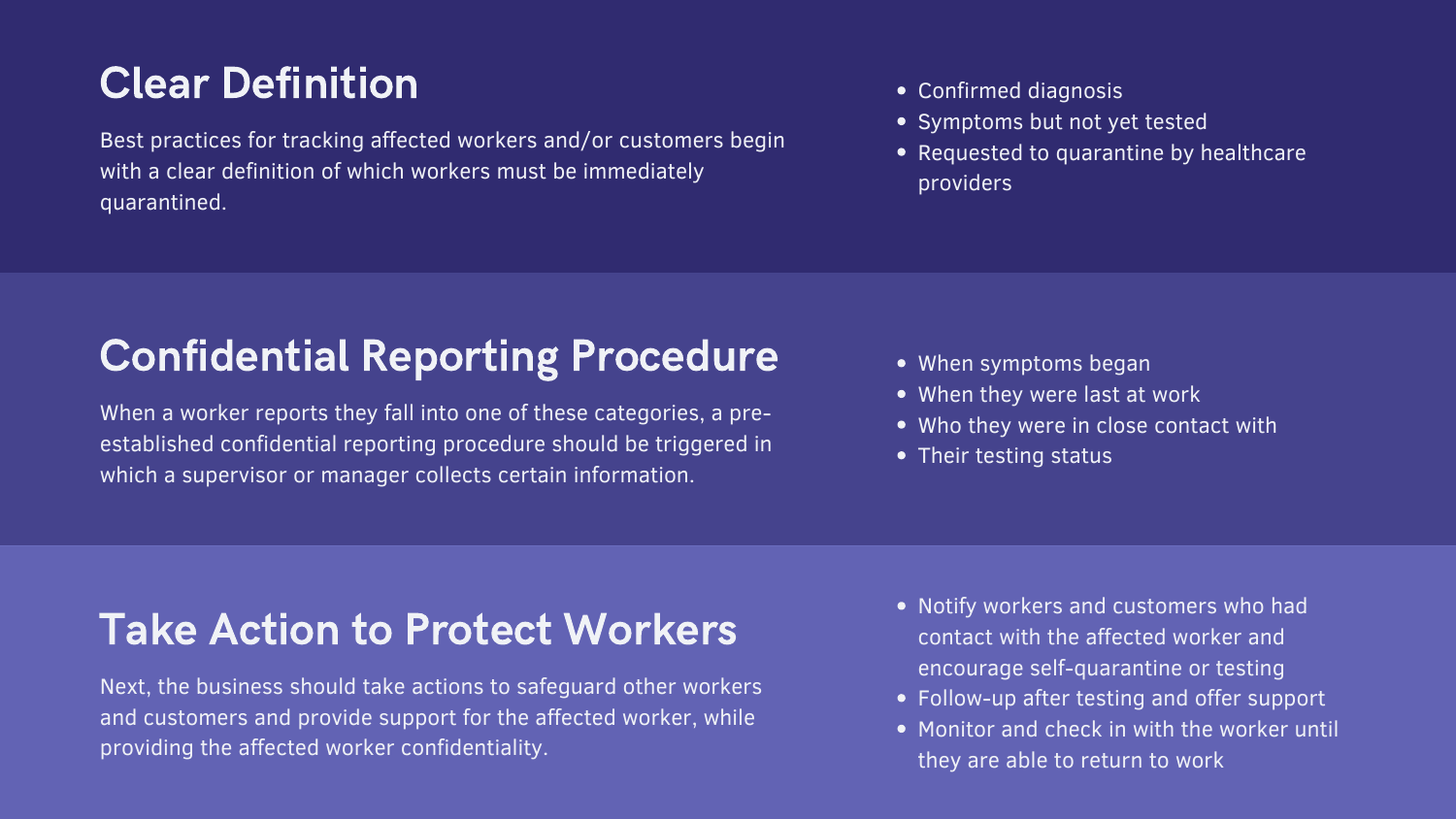#### Define which workers need to be quarantined:

What will be your reporting procedure?

How will you safeguard other workers and customers?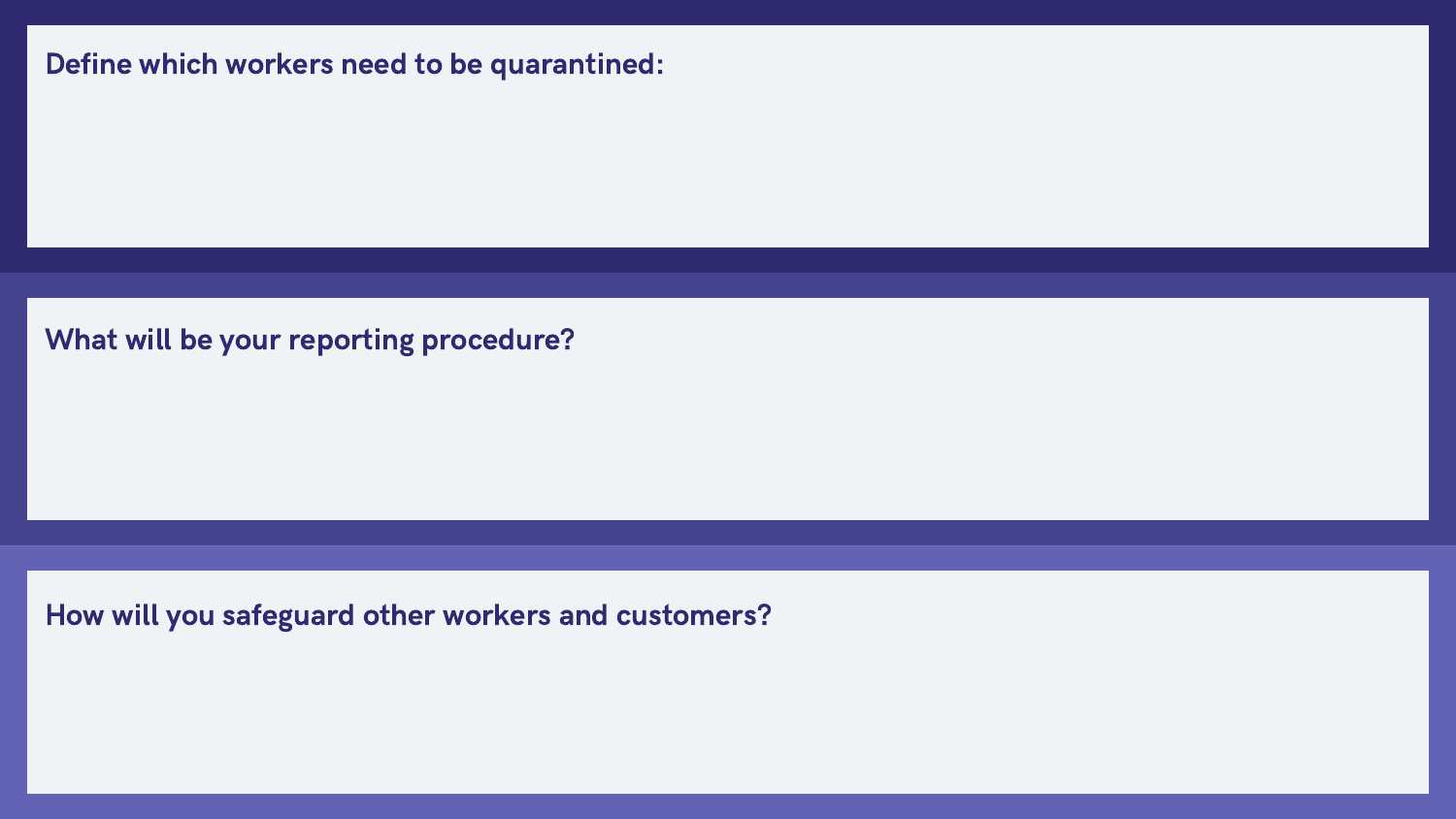# Step 4: Let's Care For Our People



Industry plans to support the health and safety of workers are paramount and vary by the type of work. Businesses are asking much from their workers during reopening, and it's critical to develop a plan to acknowledge workers for a job well done. Plans may also include methods to increase worker engagement in your overall COVID-19 response effort.

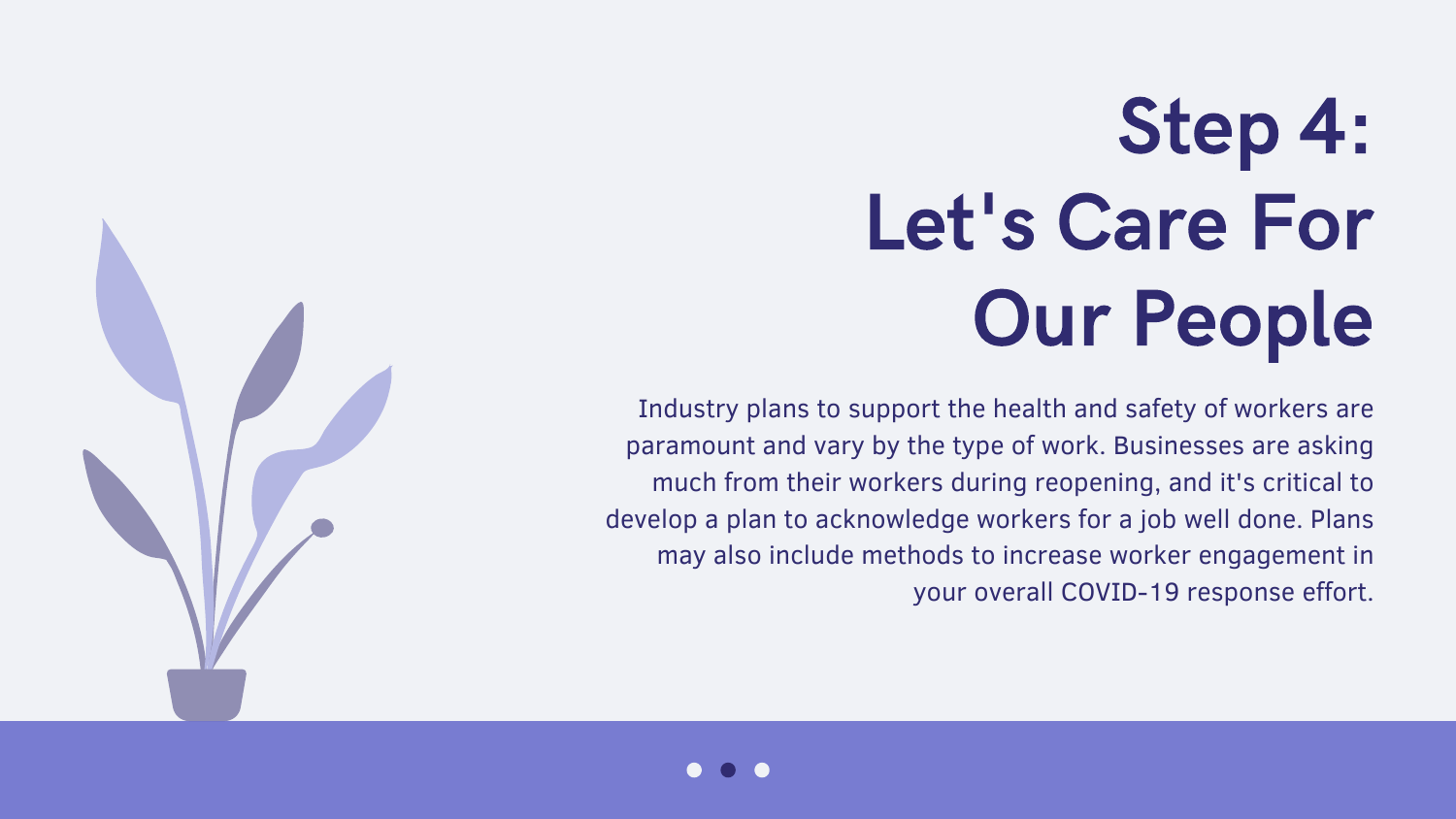# Providing Support to Workers



## Physical Support

What are your plans to physically protect workers from transmission? (i.e. PPE, reduced seating for social distancing, discontinued self-service eating, safety protocols, etc.)

## Financial Support

What are your plans to collect and disseminate financial support information to workers? (i.e. FMLA and sick leave information, local and community health resources, etc.)

## Emotional Support

How will you support the emotional health of your workforce? (i.e. training on how to deal with customer situations, mental health resources available, manager training to support workers)



Step 4: Let's Care For Our People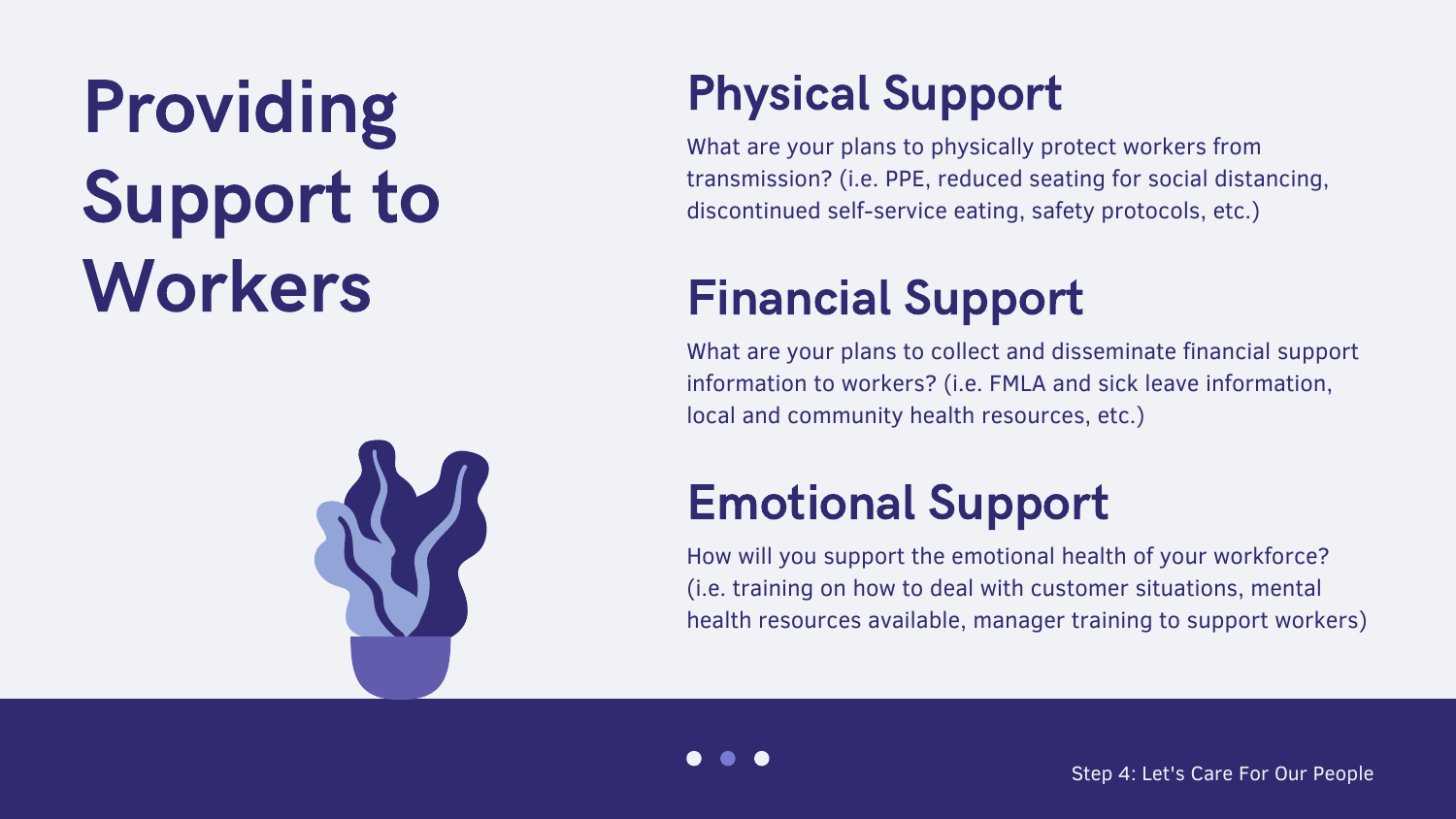### Physical Support:

### Financial Support:

Emotional Support: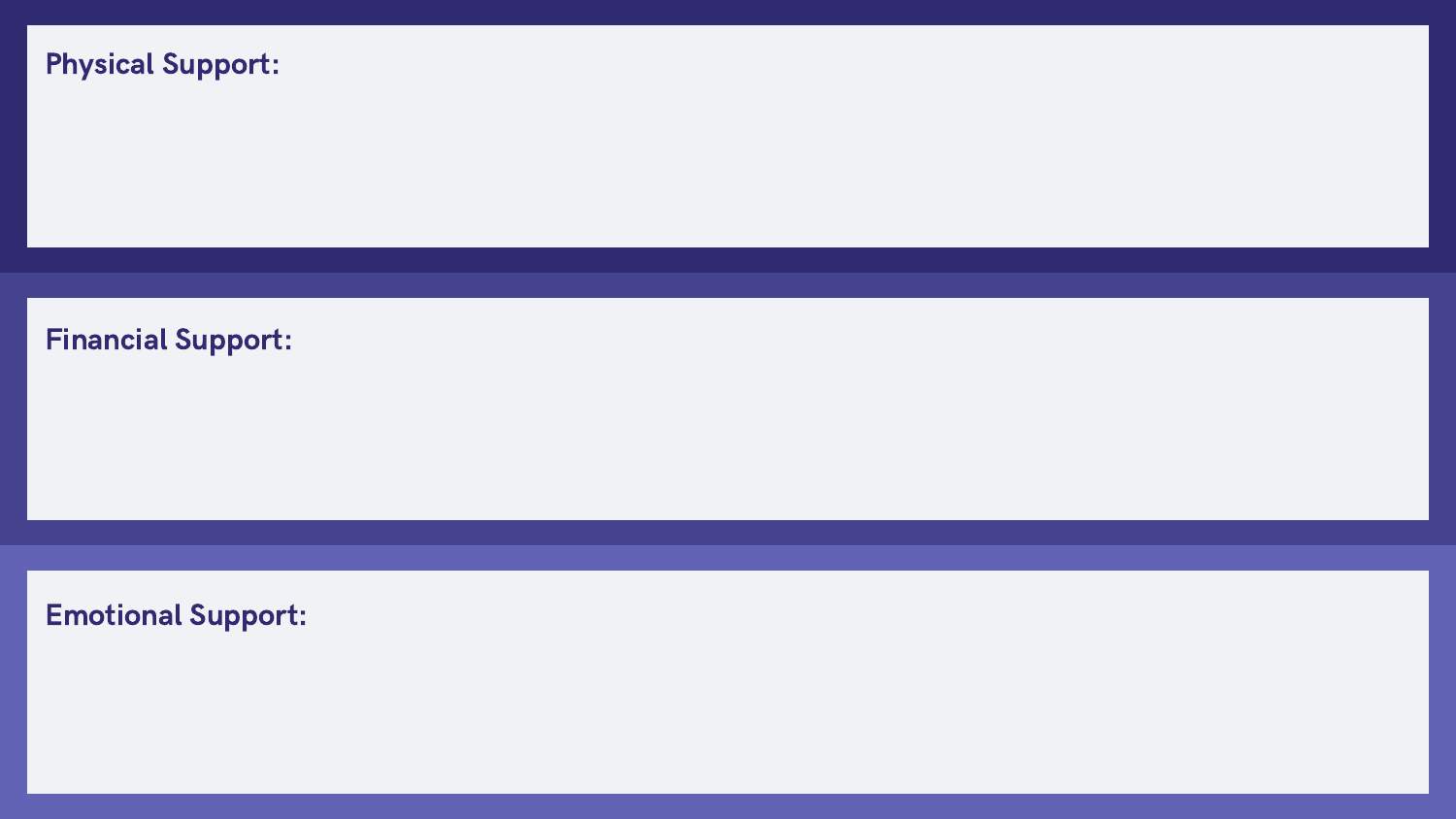# Recognize Workers & Increase Employee Engagement

Your recognition plan can include anything from a simple "thank you" from a manager, to establishing a method for customers to provide workers with kudos, or even offering small perks or gift cards.

Plans may also include methods to increase worker engagement in the overall COVID-19 response effort. For example, through worker surveys, creation of worker committees for specific issues, deputizing workplace coordinators charged with addressing COVID-19 issues, devising methods for ongoing feedback collection, or conducting fore frequent manager check-ins with workers.

Just be sure to create mechanisms to address any feedback that is received from these actions!

#### Step 4: Let's Care For Our People

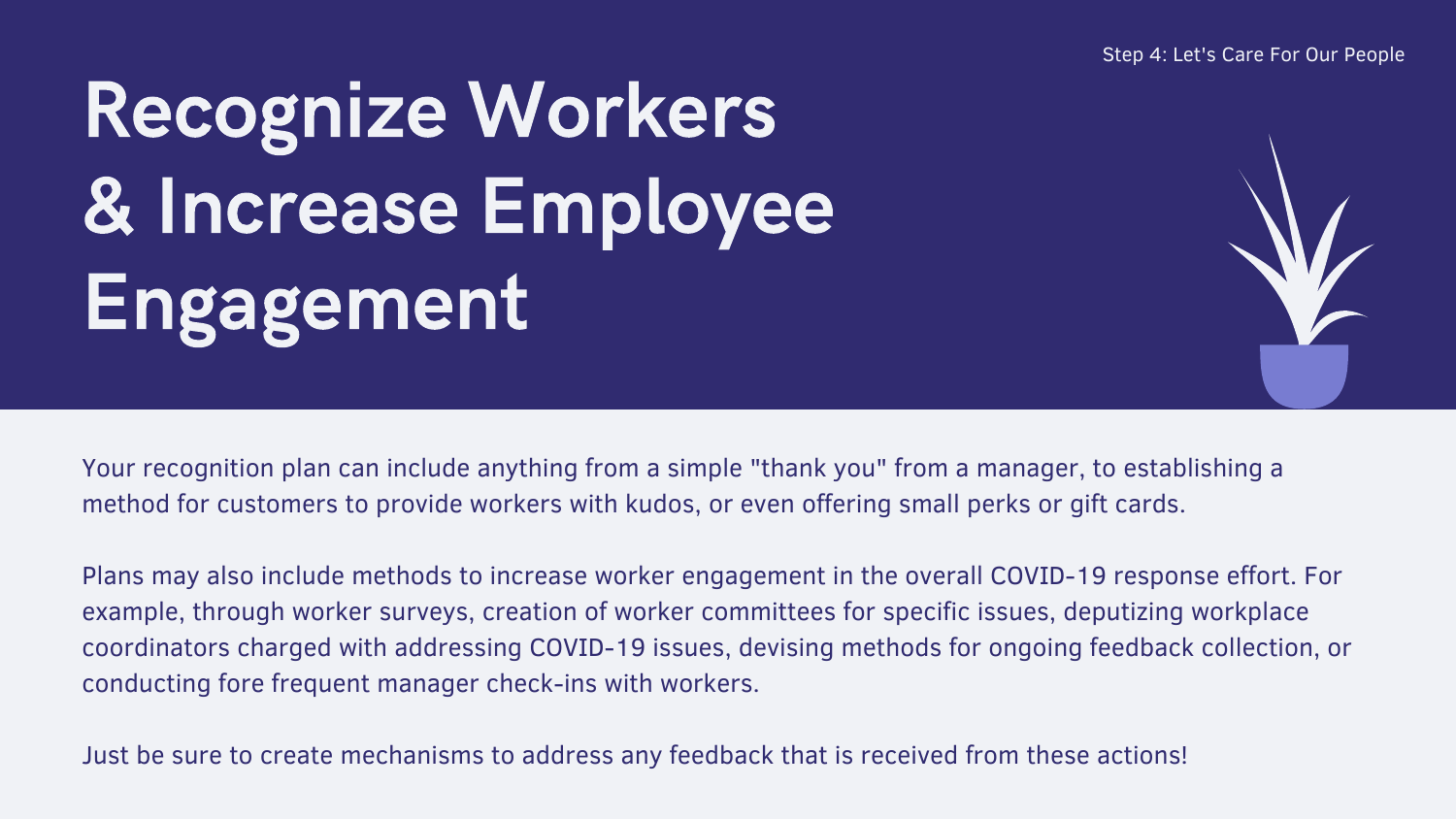## Ideas to Recognize Employees & Increase Engagement:

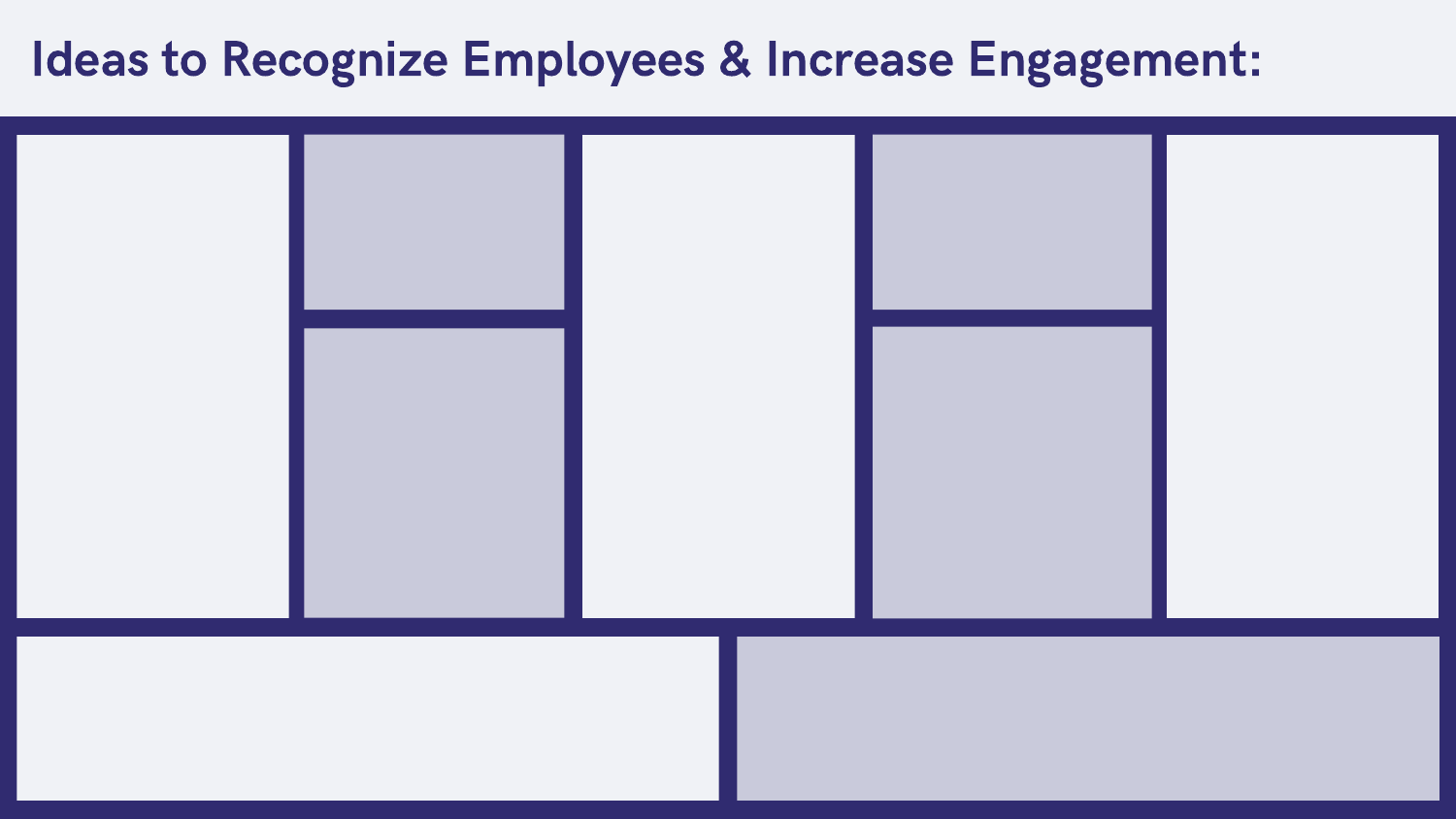# We wish you all the best as your business plans to return to work!

Each industry and business is different, but there are common themes that need to be considered by all in order to get back to business. We hope this template will help you think through some of the key concerns that need to be addressed as you plan to reopen.

If you need any additional support during this time, please let us know by calling (847) 945-0340 or emailing info@hsimon.com.